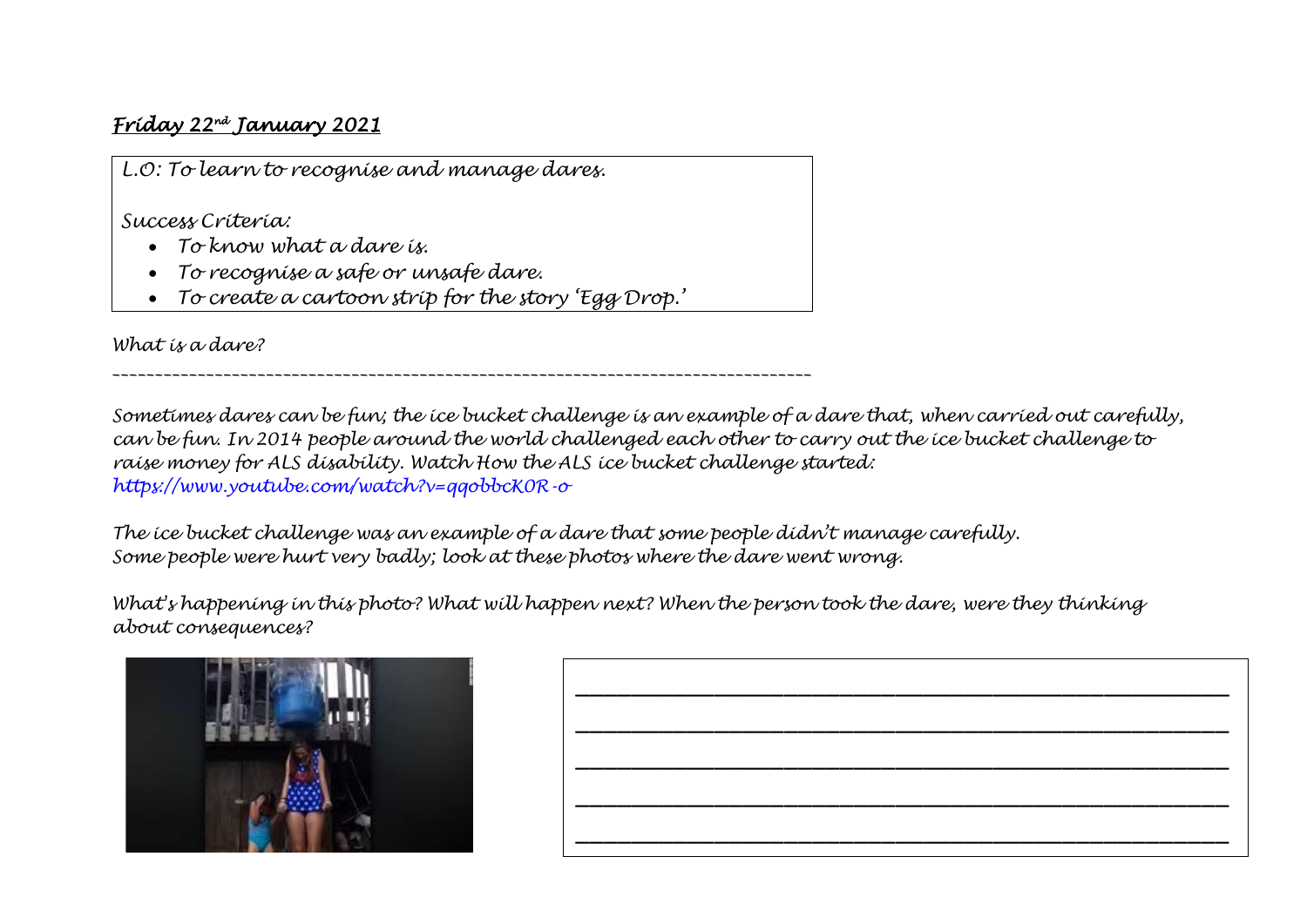*What do you think will happen next in this photo? What should the person have done differently?*







*This teenager died after a suspected ice bucket challenge on the edge of a quarry. It is thought he did the challenge before jumping into the water.* 

*Millions of people were dared to do the ice bucket challenge and the challenge went well and was funny. But some people did not manage those dares.*

*Listen to "Egg Drop" by Mini Grey<https://www.youtube.com/watch?v=4lxBq9nJkig>*

*We don't know why the egg decided to jump off the tower; was it a dare?* 

*Create a cartoon strip for the story of Egg Drop showing the egg climbing the steps and convincing himself that he can do it. The last picture is the consequence. Use the template below.*